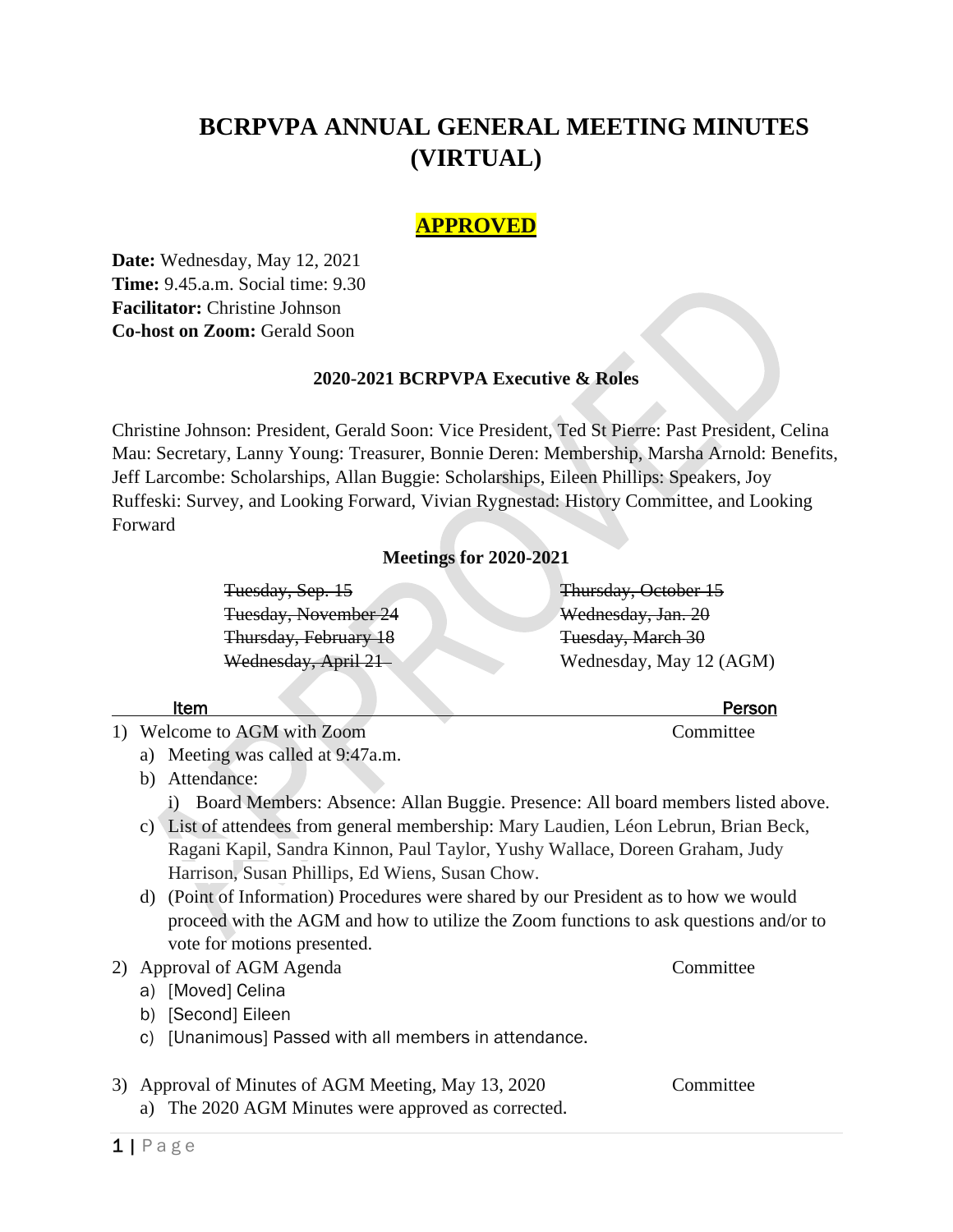- i) [Moved] Paul Taylor
- ii) [Second] Ted St. Pierre
- iii) [Unanimous] Passed with all members in attendance.

# 4) **REPORTS**

a) Treasurer Report Lanny Young

- i) BCRPVPA Statement of Operations (Unaudited) for the nine months ending March 31, 2021 was presented. No vote required
- ii) 2021-2022 Budget Proposal was presented for approval, vote required.
	- (1) [Motion #1]: As treasurer, I move to adopt the Proposed Budget for 2021-2022 to be approved as presented.
		- (a) (Point of Information) Proposed budget was presented. History Project about the evolution of BCPVPA & BCRPVPA would soon be available in a book format and on the two associations' website.
		- (b) [Moved] Lanny Young [Second] Vivian Rygnestad [Unanimous] Motion was passed with all members in attendance.
	- (2) [Motion #2]: As treasurer, I move to retain the yearly membership fee of \$20 per member for 2022-2023.
		- (a) (Point of Information) retain membership fee
		- (b) [Moved] Lanny Young [Second] Marsha Arnold [Unanimous] Motion was passed with all members in attendance.

# **BC Retired Principals' & Vice-Principals' Association Statement of Operations**

# **For the Nine Month Period ending March 31, 2021**

**(Unaudited)**

|                             | March 31, | 2020/2021              | 2021/2022<br><b>Proposed</b> |
|-----------------------------|-----------|------------------------|------------------------------|
|                             | 2021      | <b>Proposed Budget</b> | <b>Budget</b>                |
| <b>Revenue</b>              |           |                        |                              |
| <b>Membership Dues</b>      | 15,180.00 | 15,000.00              | 15,000.00                    |
| Interest                    | 0.00      |                        |                              |
| Scholarship Sponsorship     | 2,500.00  |                        | 2,500.00                     |
| <b>Affinity Program</b>     | 1,306.00  |                        |                              |
|                             | 18,986.00 | 15,000.00              | 17,500.00                    |
| <b>Expenditures</b>         |           |                        |                              |
| Communications & Technology | 744.58    | 6,000.00               | 3,000.00                     |
| Membership Expenses         | 0.00      | 200.00                 | 200.00                       |
| <b>Meeting Costs</b>        | 0.00      | 1,600.00               | 1,000.00                     |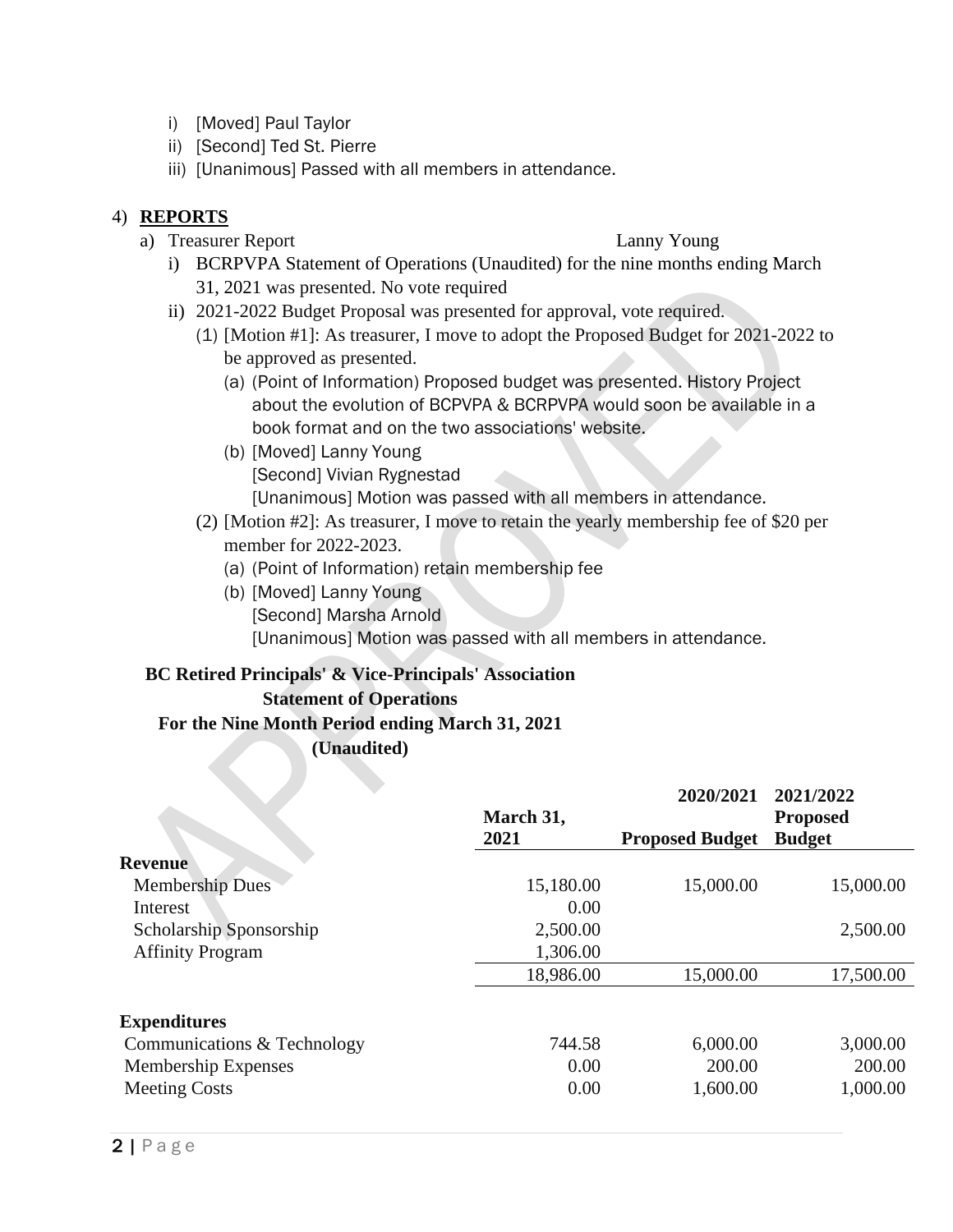|    | <b>Student Scholarships</b>                                                                                                                                                                                                                                                                                                                                                                                              | 9,500.00  | 7,300.00                 | 9,800.00   |
|----|--------------------------------------------------------------------------------------------------------------------------------------------------------------------------------------------------------------------------------------------------------------------------------------------------------------------------------------------------------------------------------------------------------------------------|-----------|--------------------------|------------|
|    | Hospitality/Sunshine                                                                                                                                                                                                                                                                                                                                                                                                     | 229.30    | 500.00                   | 500.00     |
|    | Governance                                                                                                                                                                                                                                                                                                                                                                                                               | 0.00      | 3,000.00                 | 3,000.00   |
|    | <b>Historical Article</b>                                                                                                                                                                                                                                                                                                                                                                                                | 2,500.00  | 5,000.00                 | 2,500.00   |
|    |                                                                                                                                                                                                                                                                                                                                                                                                                          | 12,973.88 | 23,600.00                | 20,000.00  |
|    | <b>Excess of Revenue over</b>                                                                                                                                                                                                                                                                                                                                                                                            |           |                          |            |
|    | Expenditures                                                                                                                                                                                                                                                                                                                                                                                                             | 6,012.12  | (8,600.00)               | (2,500.00) |
|    | These statements are unaudited and are for<br>management purposes only.                                                                                                                                                                                                                                                                                                                                                  |           |                          |            |
| b) | Chapter Council and Vice-President Report (attached)<br>(Point of Information)<br>i)<br>(1) Vice President Report was presented.<br>(2) Please see attached the full Chapter Council Report<br>(Point of Inquiry) Comment was made about Principals/Vice Principals in<br>ii)<br>managerial position and performed duties during all the strike periods.                                                                 |           | <b>Gerald Soon</b>       |            |
| C) | President's Report (attached)<br>(Point of Information) Concerns were raised by BCRTA & BCRPVPA about the BC<br>$\mathbf{I}$<br>Teachers' Pension Plan that chose Green Shields as the medical/travel insurance<br>group. Since hearing the concerns raised, the BC Pension Plan staff have now<br>scheduled a meeting in June to resolve this dilemma, addressing other insurance<br>providers like Johnson & Prestige. |           | <b>Christine Johnson</b> |            |
|    | (Point of Privilege) Thanks to executives for their incredible work!<br>ii)                                                                                                                                                                                                                                                                                                                                              |           |                          |            |
|    | d) Past-President's Report (attached)<br>i) (Point of Information)<br>(1) June Newsletter article submission to info@bcrpvpa.ca. Watch for a reminder                                                                                                                                                                                                                                                                    |           | Ted St. Pierre           |            |
|    | email sent by our President to all members.<br>(2) Mentorship Program in its 5 <sup>th</sup> year for BCPVPA. Continuation of recruitment of<br>mentors as the Association had more mentees than mentors.                                                                                                                                                                                                                |           |                          |            |

- e) Membership & Sunshine (attached) Bonnie Deren
	-

- i) (Point of Information)
	- (1) Membership Report: Currently, our association has758 members. Members were reminded to update their contact information by sending an email to info@bcrpvpa.ca. Due to privacy clause, it has become increasingly difficult to search and obtain up-to-date information through the internet site!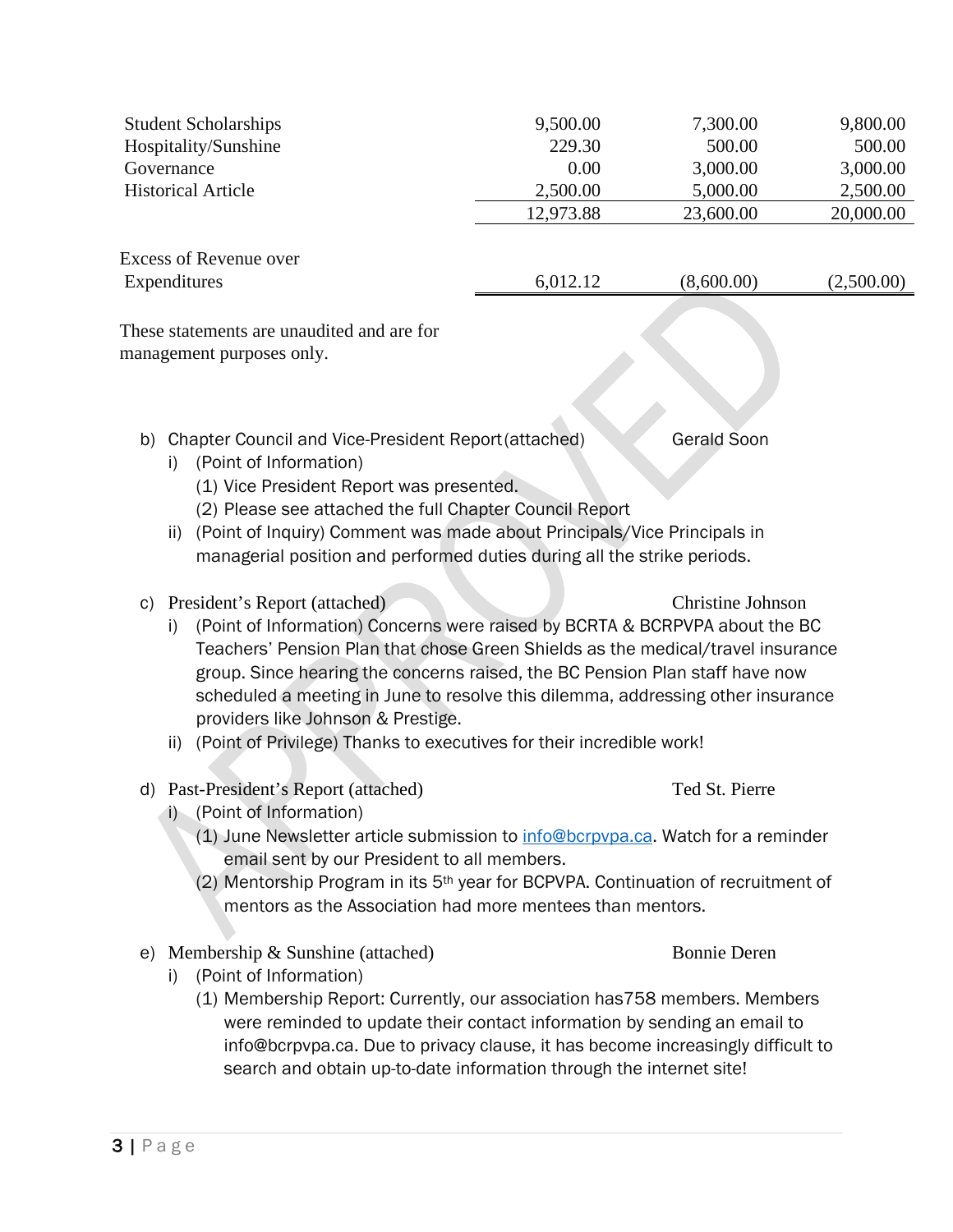- i) (Point of Information) Report as presented (1) Similar to Christine's report about Green Shields as the chosen insurance
	- company identified by the BC Pension Plan. Please read her attached report below about the differences between Green Shields and Johnson/Prestige. (2) Watch for more information to come regarding Simply Connect (Rogers)
	- designed to serve our senior members. In short, no frills!
	- (3) Trip Merchant planned to launch a new platform (version 2.0) at the beginning of October, featuring bi-weekly seminars and/or videos with up-to-date information. There would be some kickback to BCRPVPA.
	- (4) ACER would be offering a June 3rd (10 am PST) webinar featuring information about a National PharmaCare Program. Please go to ACER website to sign up for FREE, and do take note of the time in PST.
	- ii) (Point of Appreciation) Many thanks to Marsha for her work!
- h) Scholarships (attached) Jeff Larcombe
	- i) (Point of Information)
		- (1) The committee would discuss the number of scholarships to be award to the recipients. Our last motion from a year ago stated up to 7 recipients, not 9.
		- (2) Summary of tasks completion in the Fall:
			- (a) Starting in September, the association committee would receive completed applications.
			- (b) In October, the committee would read applications and determine the number of recipients to be awarded the said scholarships.
- i) Speakers Update (attached) Eileen Phillips
	- i) (Point of Information)
		- (1) Today's AGM speaker was Sara Pedlow from DLA Piper Law Firm on Wills & Estate Planning.
		- (2) Survey results this year helped direct program planning. This year, we addressed topics of interest in legal, travel insurance, travels and health. Heading into next year, we might consider meeting members' needs in the following areas: Art, Hobby & Food?
		- (3) For consideration, some topics could be presented in the form of written articles to publish in our Newsletters.
- (2) Sunshine Report: Please continue to let our Sunshine Rep. know if a card would be needed to help/support our members.
- f) Communications Report (attached) Celina Mau
	- i) (Point of Information) Attached report was presented, with emphasis to recruit someone into the position of Secretary.
- g) Affinity & Benefits (attached) Marsha Arnold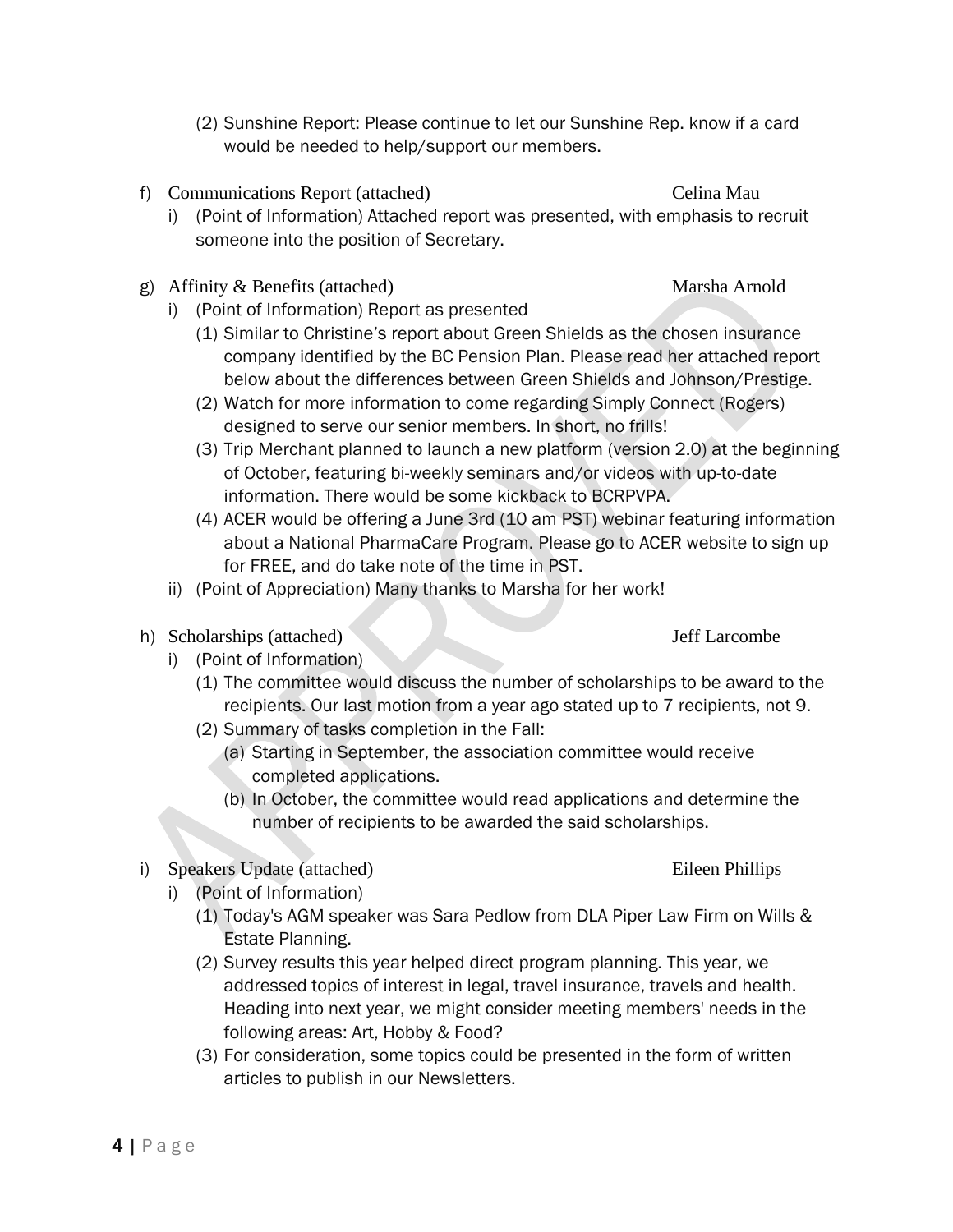- ii) (Point of Inquiry) A question was asked if diversity could be a topic for consideration in our program presentation.
- 5) Looking Forward and notice of Bylaw Change Joy Ruffeski & Vivian Rygnestad
	- a) (Point of Information) Attached report was presented.
		- i) Surveys conducted which led to change of Bylaws, but there would be no change to our Constitution.
		- ii) Bylaws change implied a change in association practice. In keeping to our Constitution, the change of our Association Bylaws would be advertized in the June Newsletter and then be presented at our October General Meeting. Changes would not take place until after the approval of Bylaws Changes at the October GM. This meant that between now and October, it remained as status quo.
		- iii) The key change in the Bylaws meant that the association executive members would work as a team!
- 6) New Business
	- a) Dates and Times of 2021-22 Meetings Christine Johnson (Point of Information) The dates below would need approval from BCPVPA, for the purpose of securing the meeting room in the BCPVPA office.

|                  | <b>DATE &amp; TIME</b> | <b>DATE &amp; TIME</b> | <b>DATE &amp; TIME</b> | <b>DATE &amp; TIME</b>    |
|------------------|------------------------|------------------------|------------------------|---------------------------|
| <b>MEETINGS</b>  | 2018-2019              | 2019-2020              | 2020-2021              | 2021-2022                 |
|                  | Tues.,                 | <b>TUESDAY,</b>        | <b>TUESDAY,</b>        | <b>TUESDAY,</b>           |
| <b>EXECUTIVE</b> | Aug. 28, 2018          | <b>SEPT. 17, 2019</b>  | <b>SEPT. 15, 2020</b>  | <b>SEPTEMBER 14, 2021</b> |
|                  | @ 10.00.am             | @ 10:00.am             | @ 10:00.am             | @ 10:00 a.m.              |
|                  | Wed.,                  | THURSDAY,              | THURSDAY,              | <b>WEDNESDAY,</b>         |
| <b>GENERAL</b>   | Oct. 23, 2018          | OCT. 17, 2019          | OCT. 15, 2020          | OCT. 20, 2021             |
|                  | @ 9:45.am              | @ 9:45.am              | @ 9:45.am              | @9.45.am                  |
|                  | Tues.,                 | <b>TUESDAY,</b>        | <b>TUESDAY,</b>        | <b>TUESDAY,</b>           |
| <b>EXECUTIVE</b> | Nov. 27,2018           | NOV. 26, 2019 @        | NOV. 24, 2020 @        | NOV. 23, 2021 @           |
|                  | @ 10.00.am             | 10:00.am               | 10:00AM                | 10:00.am                  |
|                  | Thurs.,                | WEDNESDAY,             | <b>WEDNESDAY,</b>      | THURSDAY,                 |
| <b>GENERAL</b>   | Jan. 17, 2019          | JAN. 22, 2020          | JAN. 20, 2021          | JAN. 20, 2022             |
|                  | @ 9:45.am              | @ 9:45.am              | @ 9:45.am              | @9.45.am                  |
|                  | Wed.,                  | <b>THURSDAY,</b>       | <b>THURSDAY,</b>       | <b>THURSDAY,</b>          |
| <b>EXECUTIVE</b> | Feb. 20, 2019          | FEB. 20, 2020          | FEB. 18, 2021          | <b>FEBRUARY 17, 2022</b>  |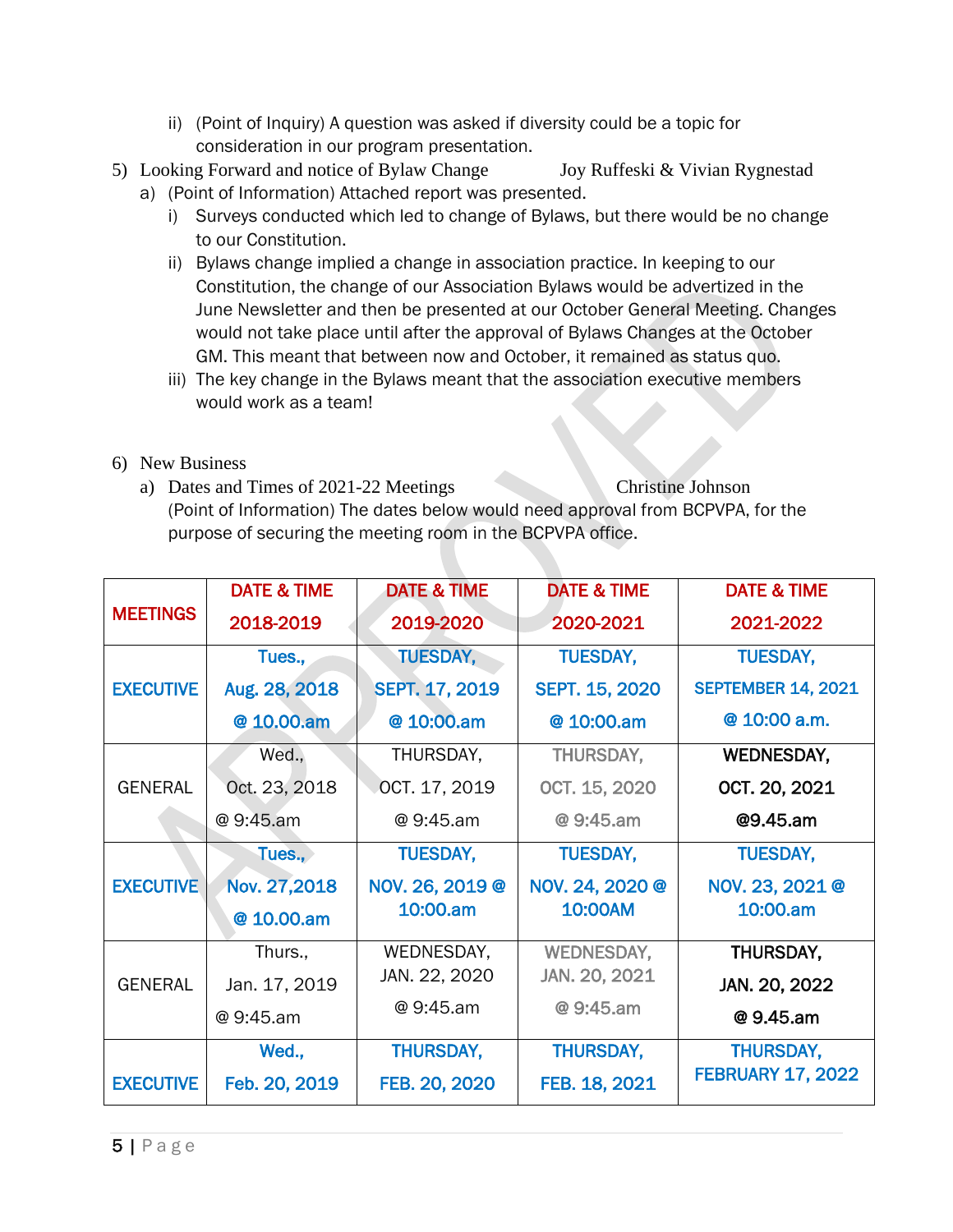|                  | @ 10.00.am    | @ 10:00.am            | @ 10:00.am            | @ 10:00.am            |
|------------------|---------------|-----------------------|-----------------------|-----------------------|
|                  | Tues.,        | TUESDAY.              | <b>TUESDAY.</b>       | <b>TUESDAY.</b>       |
| <b>GENERAL</b>   | Mar. 19, 2019 | MARCH 31, 2020        | <b>MARCH 30, 2021</b> | <b>MARCH 29, 2022</b> |
|                  | @ 9:45.am     | @ 9:45.am             | @ 9:45.am             | @ 9:45.am             |
| <b>EXECUTIVE</b> | Wed.,         | <b>WEDNESDAY,</b>     | <b>WEDNESDAY,</b>     | <b>WEDNESDAY,</b>     |
|                  | Apr. 17, 2019 | <b>APRIL 22, 2020</b> | <b>APRIL 21, 2021</b> | <b>APRIL 20, 2022</b> |
|                  | @ 10.00.am    | @ 10:0.0AM            | @ 10:00.am            | @ 10:00.am            |
| <b>ANNUAL</b>    | Tues.,        | WEDNESDAY.            | <b>WEDNESDAY,</b>     | <b>WEDNESDAY,</b>     |
| <b>GENERAL</b>   | May 07, 2019  | MAY 13, 2020          | MAY 12, 2021          | MAY 11, 2022          |
|                  | @ 9:45.am     | @ 9:45.am             | @ 9:45.am             | @ 9:45.am             |
|                  |               |                       |                       |                       |

7) 2021-2022 Election of Officers Ted St. Pierre

- a) (Point of Information)
	- i) As outlined in his attached report, the following was reviewed in preparation for the election of officers for 2021-2022.
		- (1) Stated the protocol and timeline inviting members to join the Executives;
		- (2) Outlined within our Constitution under Article 9 regarding the Executive Officers, their role and responsibilities, and terms of service;
		- (3) Reviewed briefly the Election of Officers protocol within the Robert's Rules of Order;
		- (4) Introduced the members standing for election (see attached report); and
		- (5) Explained how to fill a vacant position such as Secretary if still vacant after the election of officers.
	- ii) Sandra Kinnon requested to withdraw her name from the Members-At-Large nomination list.
	- iii) All proposed nominees, except Sandra Kinnon, were elected by acclamation.
	- iv) Congratulations to the newly elected Executive Board for 2021-2022!

President: Christine Johnson Past President: Ted St. Pierre Vice President: Celina Mau Secretary: Vacant Treasurer: Lanny Young Members-At-Large: Marsha Arnold

- Allan Buggie Ragini Kapil
- Jeff Larcombe Eileen Phillips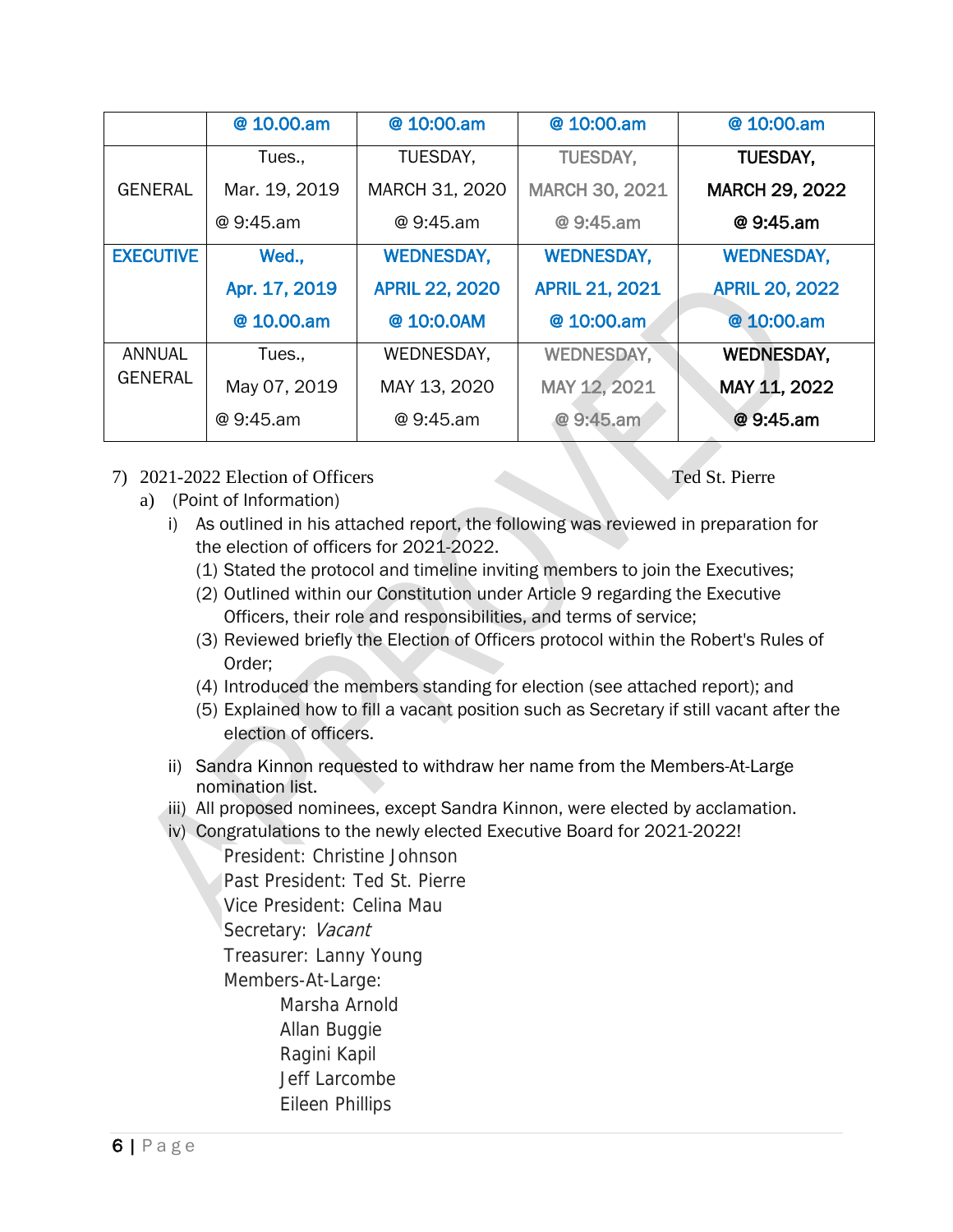# Paul Taylor

- 8) Adjournment (no motion required) at 10:54 a.m.
- 9) Break 6 minutes
- 10) 11:00 am Speaker Presentation Sara Pedlow from the law firm DLA Piper, on Wills and Estates
	- a) (Point of Information) Key information pertaining to Wills and Estate Planning was shared to members in attendance. This was followed by a few Q&A.
	- 2) Lunch on your own

# **ATTACHMENT OF REPORTS**

# **Vice President's Report for May 12, 2021 AGM**

# **Submitted by Gerald Soon**

This year I have seen my role as one of support for the President and Executive. Having served in many roles, I felt it was how I could best serve the BCRPVPA this year.

In order to facilitate two-way communication with our membership, I wrote an article for the Newsletter on Yammer. Unlike Facebook, where posts by people are random and it is a loose means of connecting, Yammer is focused on a closed membership where communication can be two way and more enduring. For example, If a member wishes to read a thread of posts on Affinity benefits, they can easily go back and find the information. As a result of the article, I suspect that there will be many people who will wish to be approved for connecting via Yammer. Currently there are 280 members on Yammer.

One of the issues facing our executive is how to manage Yammer effectively. When our president asked me to look into why she could not approve requests, it caused me to delve deeper into why. I was able to solve the problem as to what was happening and why the president was unable to approve requests. In the meantime, I was able to make myself an administrator with approval rights. Though I am leaving the Executive, I will always be available for advice, and assistance, and wish the new Executive well in their endeavours.

# Chapter Council Meeting on May 7, 2021

submitted by Gerald Soon, Vice President

President Christine Johnston gave greetings to the administrators representing their Chapters, and encouraged them to convey to their members who may be retiring soon, what our group is and the benefits of joining.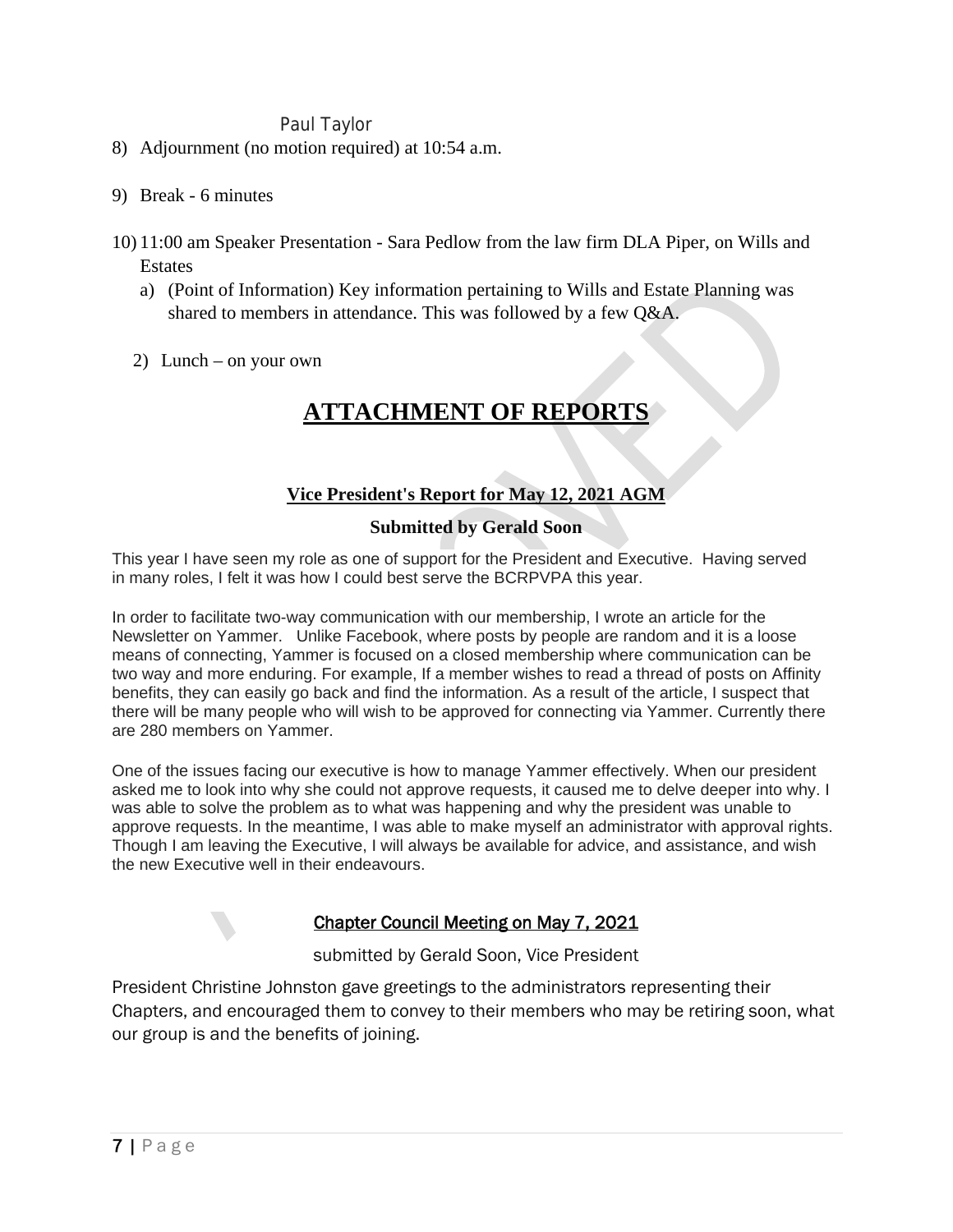Participants then began with a "check in" in small groups on Zoom, and I was able to speak with administrators about how they were dealing with schools during this pandemic. Secondary administrators had to suddenly rebuild timetables with cohorts in mind. And for this upcoming September, have had to build two – one scenario with cohorts, and one without. Whichever one will be used depends on the circumstances we will be in in the fall.

The President of the BCPVPA, Darren Danyluk gave a quote from Dr Robyne Hanley-Dafoe

"Just because you carry it well doesn't mean it is not heavy."

The Minister of Education, the Honourable Jennifer Whiteside spoke about the importance of School Leadership and praised administrators for what they have done during the Pandemic. The government recognizes that there is an increase in anxiety in  $K - 12$  and is committed to building the capacity for mental health of staff and students in BC. \$16 million is being earmarked to support this.

The government is hoping that September will see a more normal school opening with the vaccine rollout happening.

There was a presentation from the Wallace Foundation – a report by Dr. Anna Egalité, from NC State University, and Dr. Jason Grissom from Vanderbilt University. They did a study synthesizing what has been learned in the last 20 years on school leadership and student achievement. Basically, the importance of the school Principal may not have been stated strongly enough.

They have found between 1988 and 2016 that there was an increase in female representation in school leadership. From 20% to 50%.

Their research analysis followed principals and the achievement of students in the schools they were responsible for over time. They noted what happened to the achievement in schools when a weaker administrator was replaced with a stronger one. Schools with more effective principals had lower student absenteeism and chronic absences.

Three key elements were discussed: People, Instruction, and Organization.

People: How engaging the leaders were, how focused the interactions were with the leadership of the schools.

Instruction: How effective were their skills to support teacher classroom instruction

Organization: Usage of data, management of schools, ability to foster collaborative communities and managing personnel.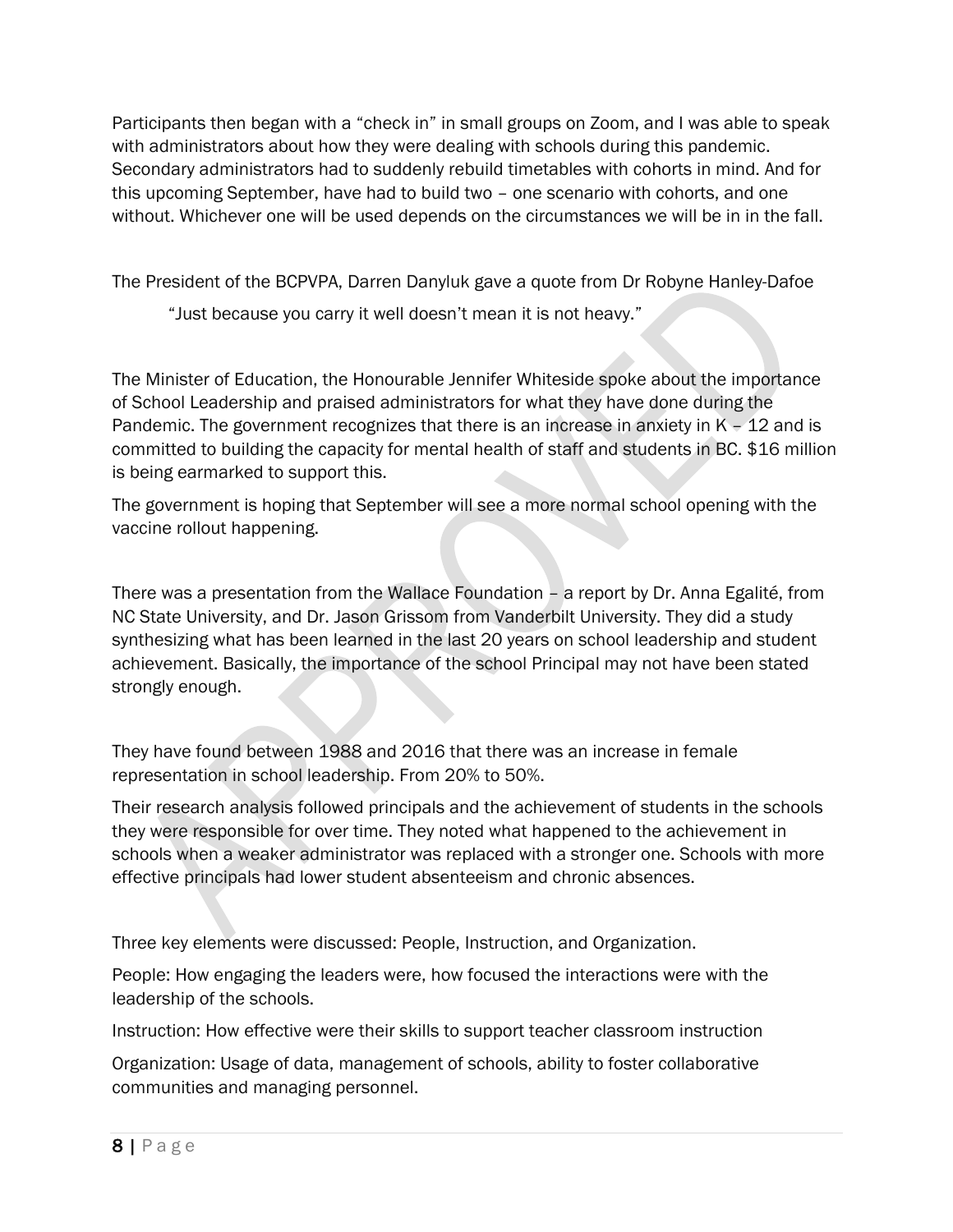On top of all they discussed, they also focused on an "equity" lens, building a climate with all students that celebrated diversity. They spoke of the vital importance of principals of colour.

Implications were that there needed to be investment in principal preparation and support, for a high-quality workforce. A focus on high leverage skills and behaviours, and a focus on continuing to prioritize the needs of diverse learners.

Negotiation Representation

The BCPVPA has actively advocated for more than six years, to achieve a standardized provincial approach to the terms and conditions of employment common to all school leaders, and to have the BCPVPA negotiate provincially on behalf of its members.

A chapter of the BCPVPA has requested through the LRB that they have the ability to unionize the administrators of the district. It has gone to closing arguments and submissions has centered upon the constitutional argument and whether Principals and Vice Principals have true managerial authority to do their work.

The argument hinges on the definition of Principals and Vice Principals. Are they managers with full managerial authority or is their role supervisory in nature? Managers cannot unionize. Supervisors can. Of interest, it is the traditional role that managers play in the work environment. It is generally accepted that managers do not do the work of the people that they manage. Yet, 65% of Principals and Vice-Principals carry a teaching load of up to 90% teaching assignments.

The day ended with speeches for President -Elect and Director candidates.

# **President's Report, AGM, May 12, 2021**

The Executive members of the BCRPVPA haven't let the pandemic slow them down. Our meetings have all been held on Zoom this year and last year and thanks go to our **Vice-President**, **Gerald Soon**, for acting as host which left me free to concentrate on the agenda. **Gerald** has also been a great resource in numerous areas, including Pensions, and Yammer.

**Ted St. Pierre** has been very valuable in his work as **Past President.** He has continued to offer good advice; has continued to communicate with the website organizer; and has even compiled editions of the newsletter.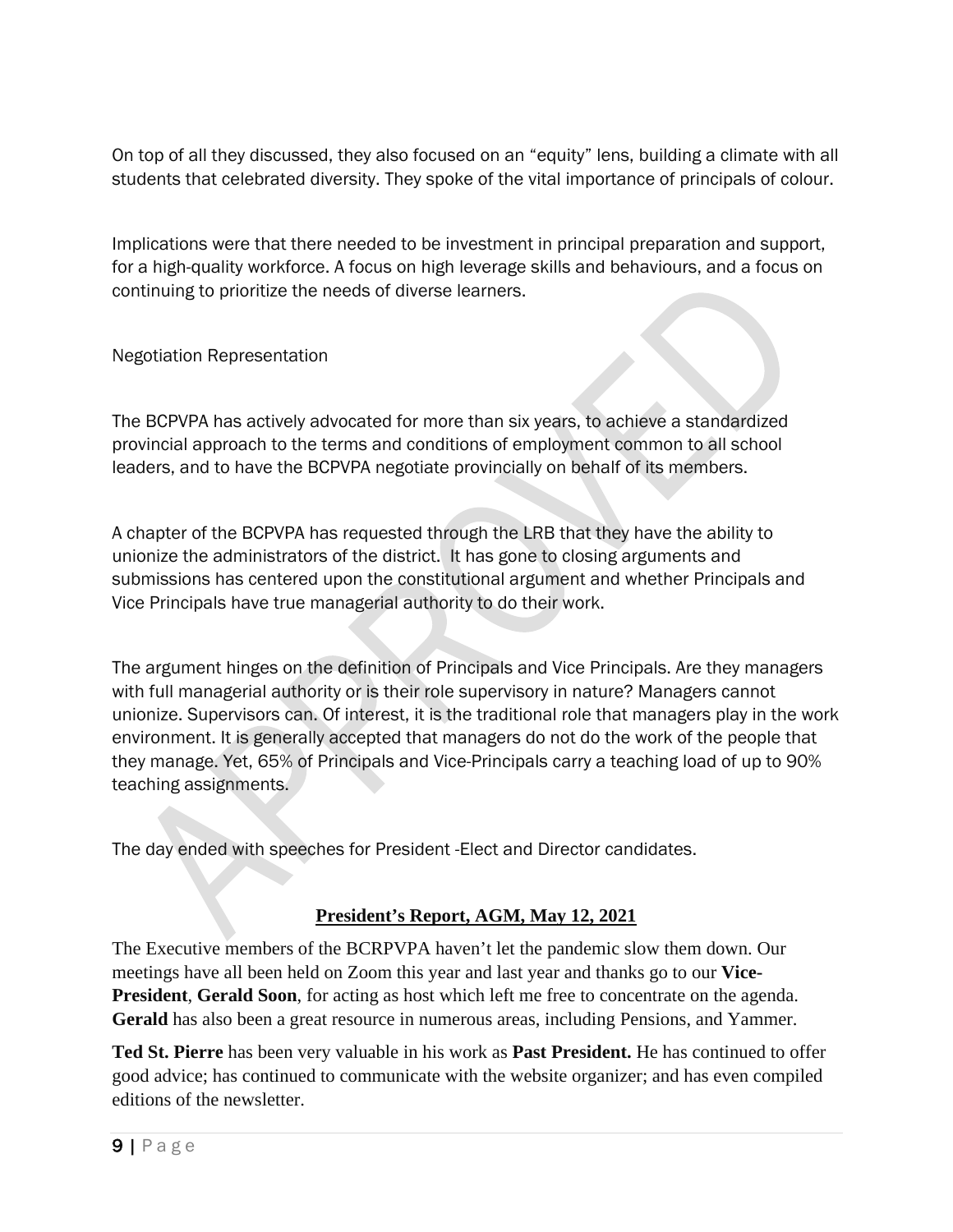The Minute taking of our **Secretary, Celina Mau,** has been of the highest quality and her correspondence to the other members of the executive has been very timely. Her work on the compilation of the newsletter has been great as has her work in sending out updates to the members. We are so grateful to Celina for keeping us informed.

Without the work of our **Treasurer, Lanny Young** we would have difficulty knowing where we are financially. She keeps track of all expenditures and will be presenting a financial update and the 2021-22 Budget to you today.

Many thanks to **Eileen Phillips** who contacted our guest speakers and tended to their needs. Our speaker lineup this year has responded to the needs of our members. Without her help too, the Newsletter wouldn't be mailed to those who have requested a hard copy. Thanks also to **Vivian Rygnestad** in this area,

To **Marsha Arnold** who looked after the **Affinity and Benefits** Program go much appreciation for all of the time spent and work carried out on everyone's behalf. Her bulletins to members and the postings to Yammer and the Website have ensured that everyone is kept informed.

Our Scholarship Program has been in the good hands of **Jeff Larcombe.** Together with his team of **Christine Johnson, Allan Buggie, and Gerald Soon** the difficult task of deciding upon the scholarship winners was accomplished. In 2020 twenty-four (24) grade 12 students applied and over thirty (30+) the year before.

Without the ongoing work of **Bonnie Dern** the membership list wouldn't be kept up-to-date and cards and tokens of understanding and appreciation wouldn't have been received by individuals.

To **Joy Ruffeski** and **Vivian Rygnestad** go congratulations and many thanks for the immense amount of work which they have dedicated in the past year to the surveying of the membership and the executive as they continued with the process of looking forward. Our principal goal this year has been to look at what we do well and to suggest ways of better serving our members as an executive team.

Many good wishes for the future to Joy, Vivian, and Gerald who are leaving the Executive after many years of tremendous work on everyone's behalf.

Our liaison with the **BCPVPA** offers us the use of a place to hold in-person meetings; to be involved with the **Mentorship Program**; and to receive help with printing, finances, and membership. We are also invited to the twice-yearly **Chapter Council Meetings** where we feature on the agenda.

This year we have increased our interactions with the BC Retired Teachers' Association through frequent Zoom talks about how best to share Affinities and Benefits and other things we have in common.

A number of our members have signed on to Yammer and we are very pleased that some members have written articles for the Newsletter.

The meetings for the year 2021-2022 are part of the Agenda and can also be displayed at the AGM.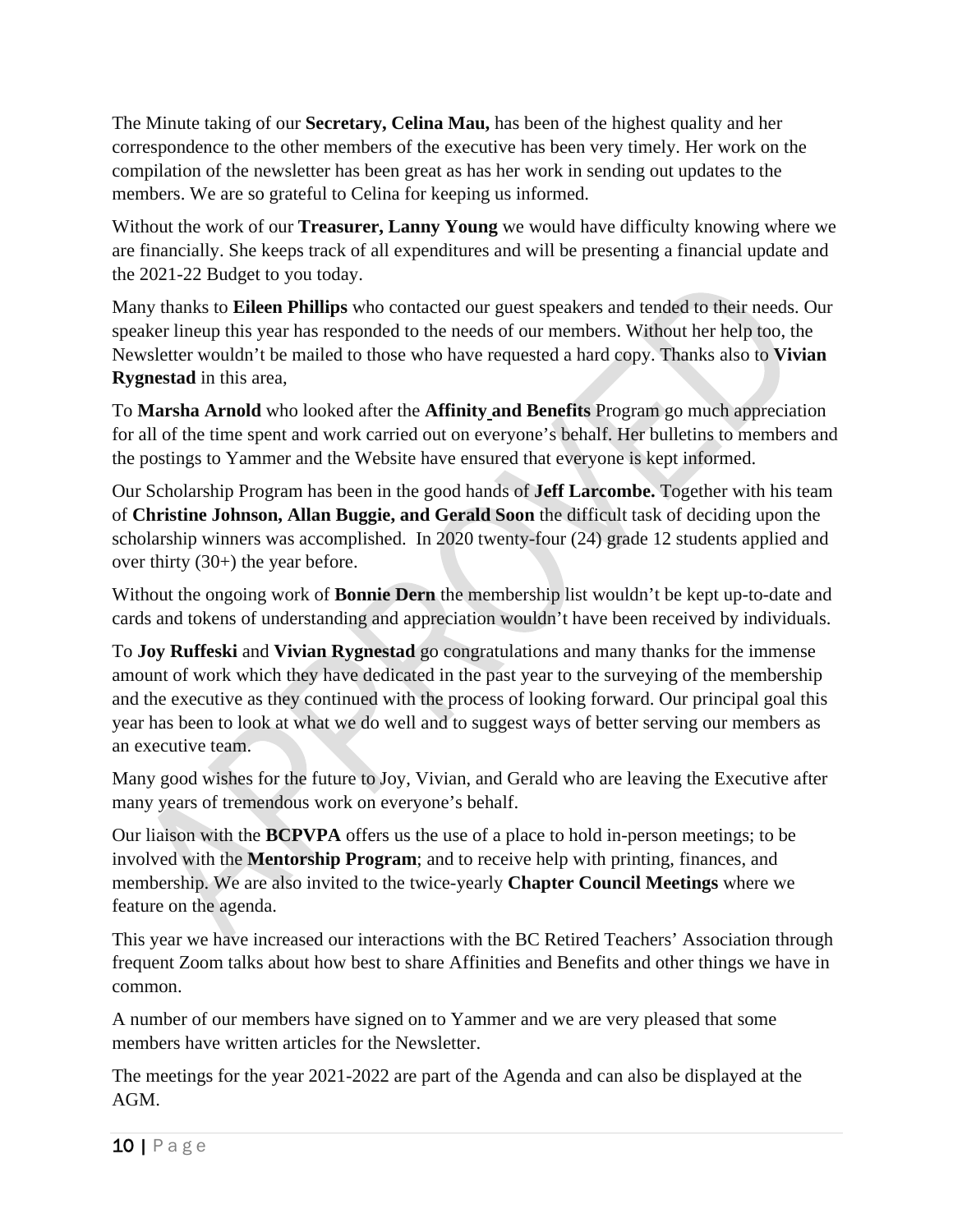We look forward to a very positive year for the BCRPVPA in 2021-2022

# PAST PRESIDENT'S REPORT by Ted St. Pierre ANNUAL GENERAL MEETING, WEDNESDAY, MAY 12th, 2021

# 1) 2021-2022 EXECUTIVE (Elections held at the AGM)

Retired BCRPVPA Members were invited to consider joining next year's Executive. Invitations were in the February & April newsletters, as well as at the General Meeting in March. BCRPVPA Members are asked to email [info@bcrpvpa.ca](mailto:info@bcrpvpa.ca) for further information.

Members-at-Large positions can join the following 2 working committees:

# a) Communications; b) Members' Benefits / Services

# 2) NEWSLETTER JUNE 7th, 2021

Newsletter articles are invited for the final 2020-2021 newsletter.

BCRPVPA Members expressed appreciation for all the information found in the articles.

- Please consider submitting an article of interest to our BCRPVPA Members. Submission Deadline: June 1, 2021.
- Articles can be sent to [info@bcrpvpa.ca](mailto:info@bcrpvpa.ca)

# 3) TECHNOLOGY

The website bcrpvpa.ca is up to date with a few minor changes under consideration.

A Website Committee in 2019-2020 strongly indicated a long-term goal is to modernize the website. Rationale - this was last done in 2016.

# 4) MENTORSHIP PROGRAM, SEPTEMBER 2021

The BCPVPA Mentorship Program will begin its  $5<sup>th</sup>$  year this September. Interested retired BCRPVPA Principals are invited to check our website bcrpvpa.ca for more information under the title MENTORSHIP.

There currently are many Mentees waiting to be partnered with Mentors.

Ted St. Pierre, Past President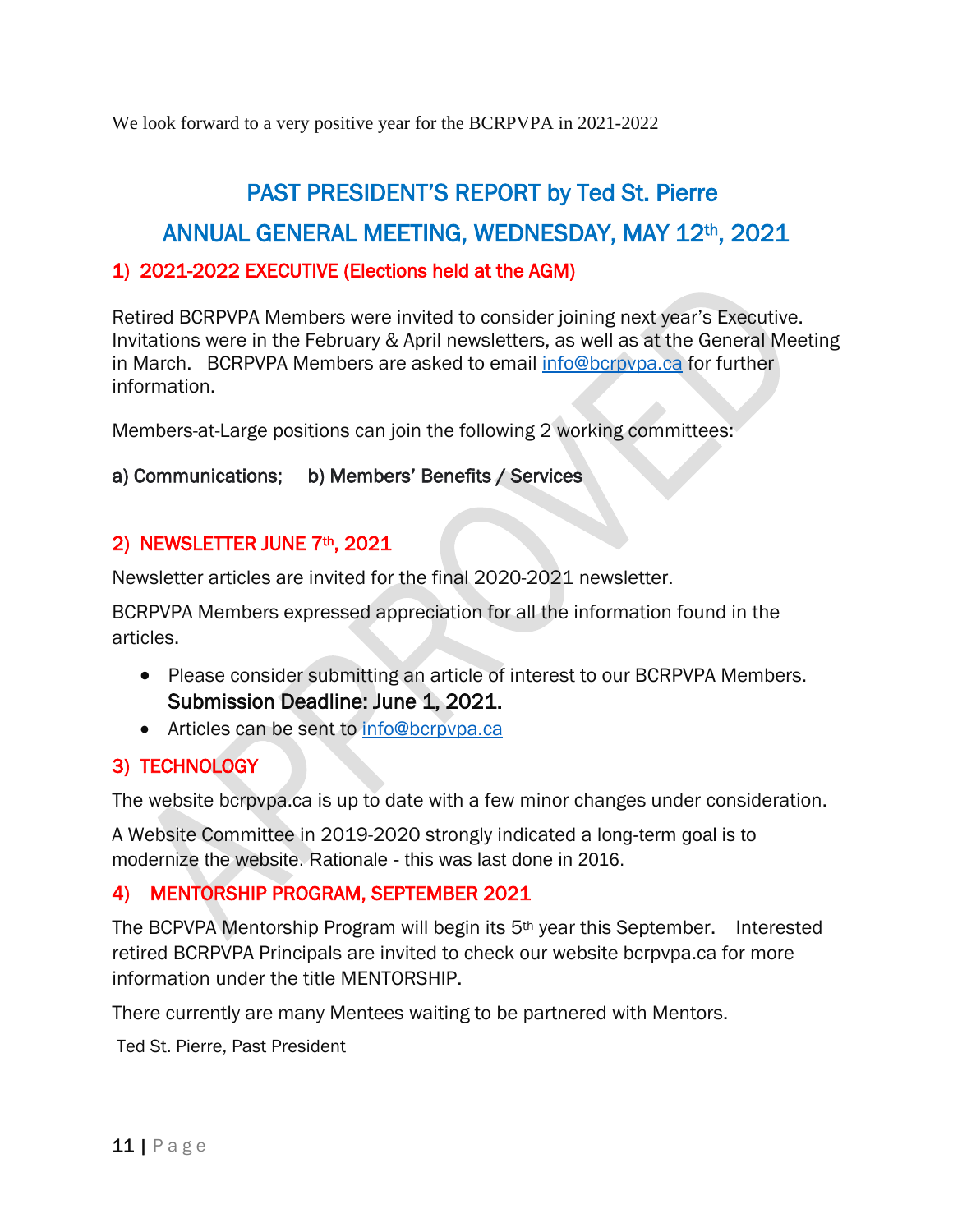# BCRPVPA 2021-2022 EXECUTIVE

# THE FORMAT FOR THE PROPOSED EXECUTIVE, ELECTED AT THE AGM, IS SIMILAR TO PREVIOUS YEARS.

# Invitations to BCRPVPA Members to join the 2021-2022 Executive:

- **February 10, 2021: All current Executive Members were invited to let Ted, Past President, know of wishes to remain on the Executive & in which desired position.**
- **February & April Newsletters invited BCRPVPA Members to consider joining the 2021-2022 Executive.**
- **March 2021 General Meeting: Members were invited to consider joining the Executive at the forthcoming AGM in May.**
- **BCRPVPA Members can get further information about joining the Executive by contacting the Past President at [tedstp@gmail.com,](mailto:tedstp@gmail.com) as well as at [info@bcrpvpa.ca](mailto:info@bcrpvpa.ca)**

# **ARTICLE 9 OFFICERS and EXECUTIVE MEMBERS (as per the Constitution)**

- **9.1) Officers of this Association shall be the President, the Past President, Vice-President, the Secretary, and the Treasurer.**
- **9.2) The Executive Committee of the Association shall consist of the President, Past President, V-P, Secretary, Treasurer and 5 to 9 Members-at-Large.**
- **9.4) If for any reason a vacancy occurs in the membership of the Executive Committee, the President, acting on the advice of the remaining members of the Executive Committee, may appoint a Member to fill the vacancy until the next Annual General Meeting.**

**A Member-at-Large supports the Association by taking on responsibilities as needed.**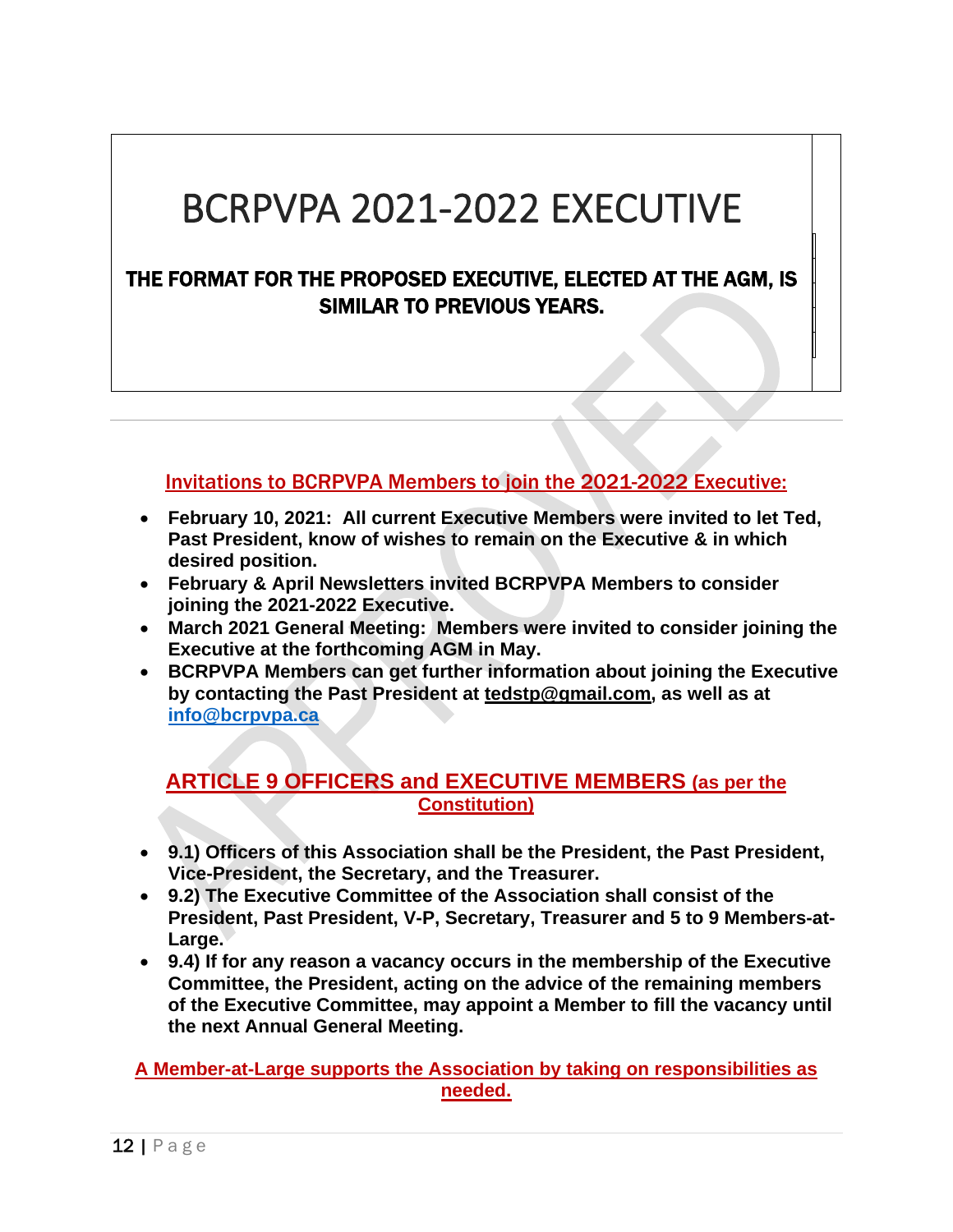# **Traditionally, some of these responsibilities include:**

- **Membership & Sunshine; Program Topics & Speakers:**
- **Scholarships; Pension, Benefits & Affinity;**
- Communications Items sent out to members such as letters, newsletters, bulletins;
- Technology Items posted such as updates to the website (liaison with the webmaster);
- Social/Refreshments; Communications' Committee: (2021)

# **2021-2022 Executive Slate: Elections at the AGM:**

**Noted in Robert's Rules of Order: If a ballot is not necessary, as in the case of our Constitution, when there is only one nomination for a position, then the Chair (namely the immediate Past President) need only ask once if there are further nominations. It is then announced that the nominee is elected if no further nominations are forthcoming.** 

# **Named Positions:**

**The positions of President, Vice-President and Past President are traditionally held for 2 years. However, because circumstances can change, this is not in our constitution and so these positions must be declared open each year. Additionally, it is possible for a person to hold these positions for a year and not two.**

# **The nominees for 2021-2022 are:**

| <b>President:</b>      |                     | Christine Johnson - Year 2 of an expected 2-year term. |
|------------------------|---------------------|--------------------------------------------------------|
| <b>Past President:</b> | Ted St. Pierre -    | Year 2 of an expected 2-year term.                     |
| <b>Vice-President:</b> | Celina Mau -        | Year 1 of an expected 1-year term.                     |
| <b>Treasurer:</b>      | Lanny Young         |                                                        |
| Secretary:             | vacant (April 2021) |                                                        |

# **5 - 9 Members-at-Large The nominees are:**

- 1. Marsha Arnold
- 2. Allan Buggie
- 3. Jeff Larcombe
- 4. Eileen Phillips

# **BCRPVPA Members who have indicated interest in joining Members-at-Large:**

❖ Ragini Kapil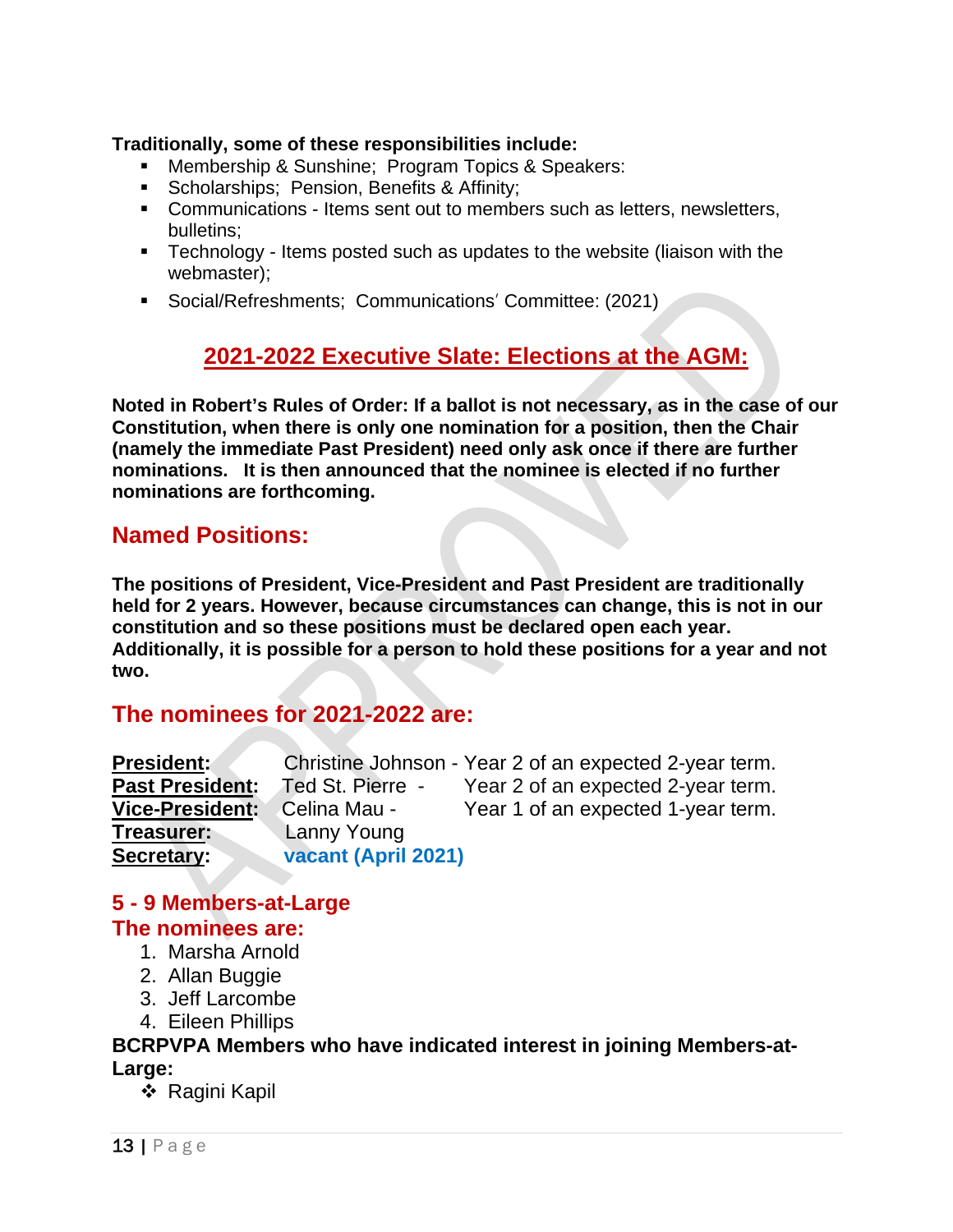- ❖ Sandra Kinnon (withdrew from the Members at Large)
- ❖ Paul Taylor

**The following current Executive Members are thanked for their many years of contribution to the BCRPVP Association:** 

- 1. Vivian Rygnestad, President 2014-2016
- 2. Gerald Soon, President 2012-2014
- 3. Joy Ruffeski, President 2008-2010
- 4. Bonnie Deren, Membership & Sunshine for 3 excellent years.

# **Membership & Sunshine Report for May 12, 2021 AGM Submitted by Bonnie Deren**

We presently have 758 members. Membership information can be found on the website at [www.bcrpvpa.ca](http://www.bcrpvpa.ca/)

In order to continue receiving newsletters and meeting updates, members are reminded to notify us at [info@bcrpvpa.ca](mailto:info@bcrpvpa.ca) if your email, mailing address or phone number should change.

Sympathy, get well cards, etc. can be requested at info@bcrpvpa.

# **Communications Report for May 12, 2021 AGM**

# **Submitted by Celina Mau**

In the course of this year, we have sent the following communications to our general members.

- 12 Members' Updates (May AGM Minutes to come) (emails only)
- 4 Newsletters (June 2021 issue to come) (emails and mail outs)
- 1 Special Bulletin on Affinity & Benefits (email only)

Our **Members' Updates** has evolved from just announcing meeting dates, sharing of timesensitive topics and sending out our annual four newsletters, to now, which includes sharing meeting agendas + reports and Zoom links as well as general meeting minutes. All efforts were an attempt to reach out and build direct connections and relationships with our 750+ members!

With respect to our four **Newsletters**, many thanks to Vivian Rygnestad who reconnected with BCPVPA for the printing of our newsletters. A special and huge appreciation to Eileen for her strategic guidance in keeping our membership list up-to-date throughout the year, and despite the ongoing pandemic and health orders, she was also our designated executive to pick up our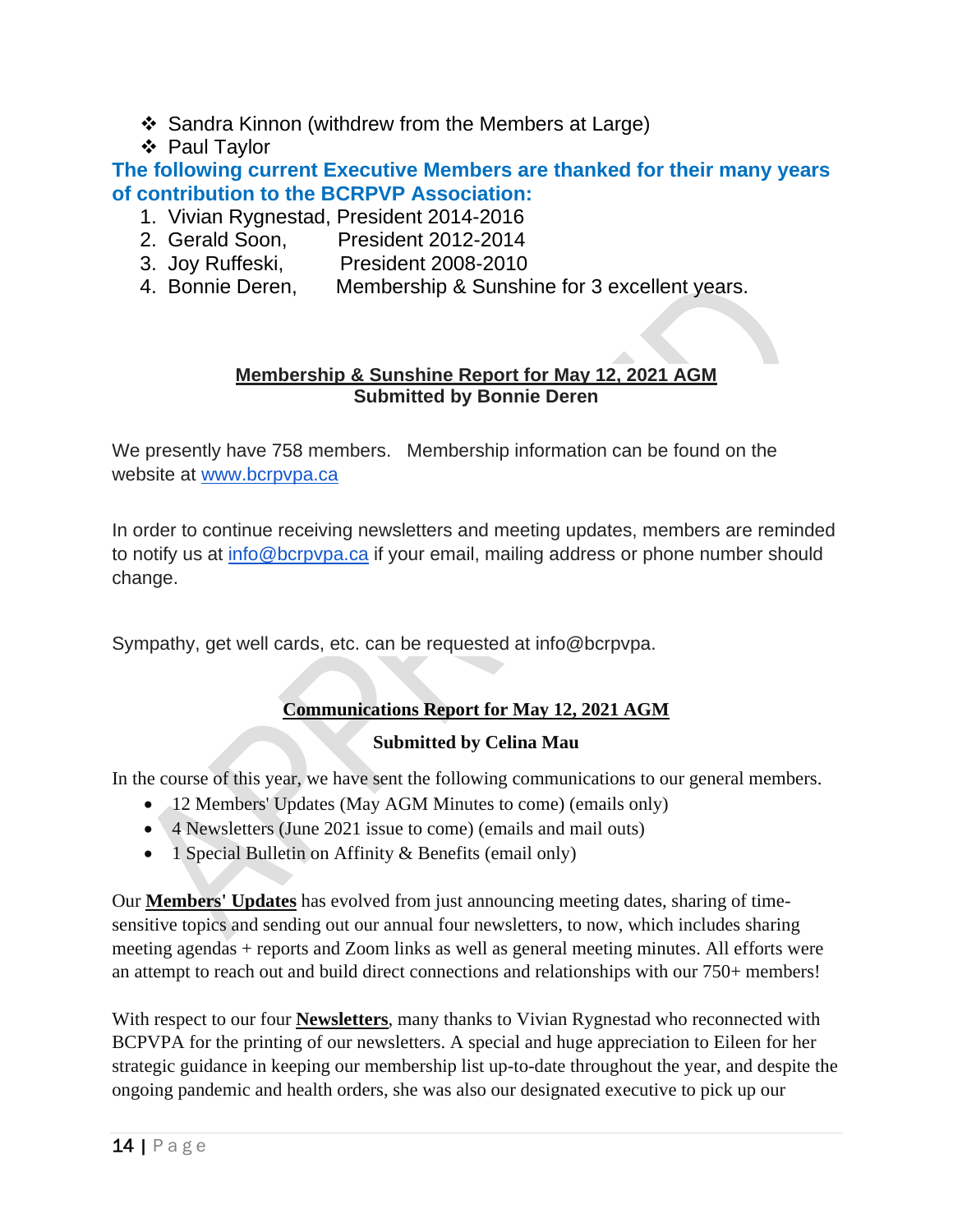printed newsletters at BCPVPA office front door. Once received, she (and/or Vivian) prepared them for mailing. To complete the task of our Newsletters communication, we posted them onto Yammer as an alert, and Ted St. Pierre coordinated with our webmaster to post onto our Association Website.

With great appreciation and my heartfelt thank you to Ted for stepping in to take over the role of Newsletter Editor since January 2021!

# *New!* **Special Bulletin on Affinity & Benefits**

Furthermore, as of last month (April), we introduced the first issue of **Special Bulletin: Affinity & Benefits**. Many thanks to our President, Christine Johnson and Affinity & Benefits Rep., Marsha Arnold for the introduction of this e-Bulletin. This Bulletin has enabled us to share pertinent information with our members in a timely manner.

Last but not the least would be the on-going and onerous task of **updating our membership list**. Without our diligent, skillful and empathetic Membership Rep., Bonnie Deren, we would not be able to send out so many correspondences electronically to our members! Her accomplishments this year were: 1) to entice successfully many of our members to receive ecommunication instead of postal mail outs, and 2) to reduce the number of bounced back emails from 20+ (Fall 2020) to nil (Spring 2021). We currently mailed out four Newsletters to less than twenty members. Bravo Bonnie! Because of Bonnie's efforts and success, we were able to improve our e-communication protocol to our members more efficiently and effectively!

So, members might wonder why the emphasis on (e-) communications this year? The improved communication strategy was a direct result of the Fall/Winter 2020 Surveys expressed by our general members and executives. It was our hope that, as your executive body, in time, we would be able to create a two-way dialogue with our general membership.

> *"Replacing paper with a PC screen doesn't change the need for clear, precise communication." a quote by Kenneth Roman; Joel Raphaelson*

All in all, it was a very busy year as your Communication Representative!

In the role as your Association Secretary, I have also learned how to record minutes using Roberts' Rules of Order under the direct coaching of Vivian Rygnestad and continued support of Christine Johnson. Many thanks to both of them for their yearlong mentorship!

In closing, as could be attested from this written report, it was truly a collaborative team approach! I would like to express my utmost thanks to each of our executives for their guidance, assistance and feedback. Let us continue to communicate and build members' relationships amongst one another! Have a great summer everyone!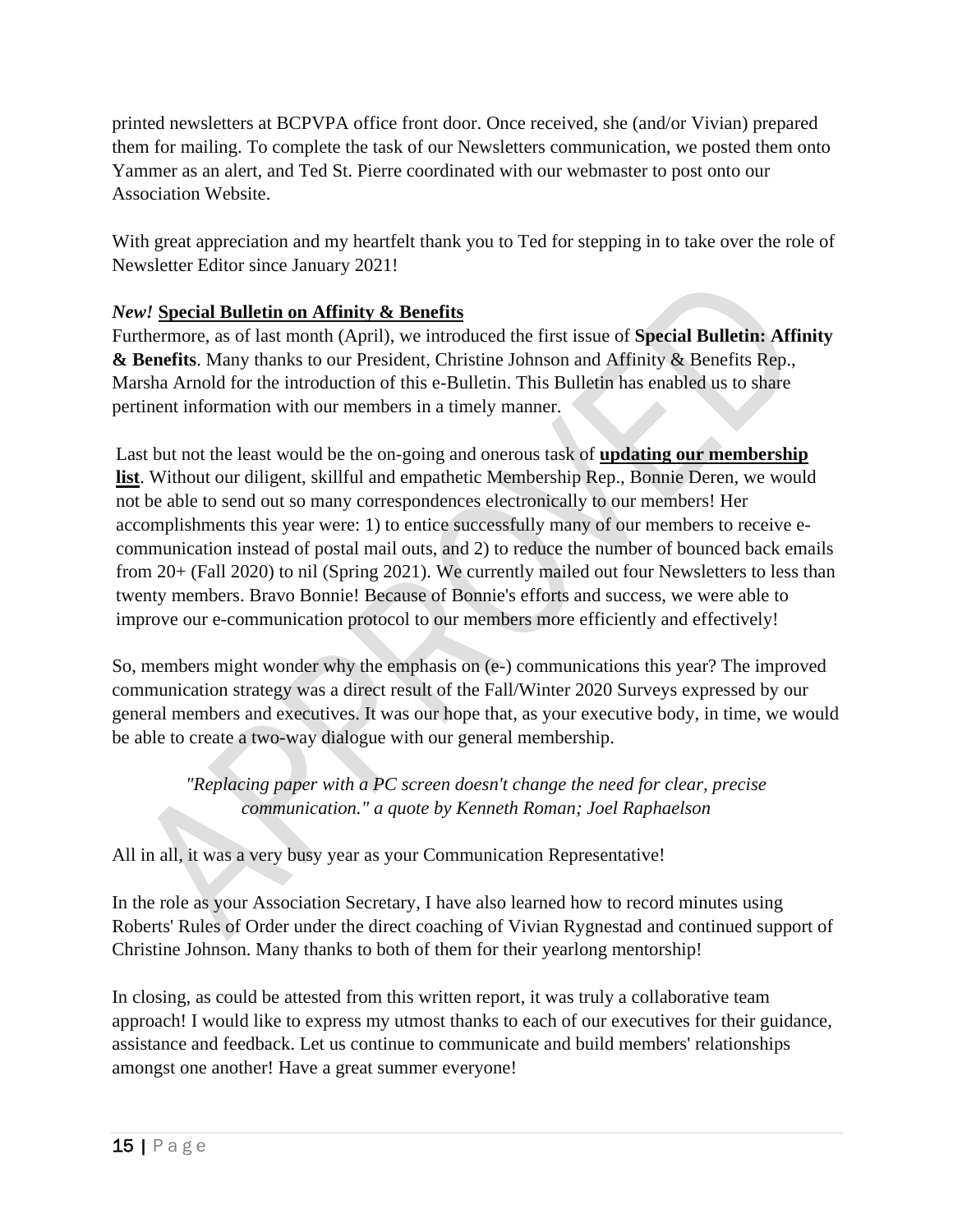# Affinity and Benefits Report - May 2021

Submitted by Marsha Arnold

# Johnson Insurance

They offer home, life, long term care, health and travel insurance and subscribe to a Best Friend Advice policy. [www.johnson.ca](http://www.johnson.ca/) or 1 888 739-1209 or contact Lisa Hansen senior consultant at Walnut Grove Commerce Centre 9440 202nd St, Suite 110, Langley 604.881.8915 [lhansen@johnson.ca](mailto:lhansen@johnson.ca)

BCRPVPA joined with BCRTA to create a Prestige health/travel insurance plan to lower costs and increase savings. BCRPVPA joined with BCPVPA to increase the subscribers across Canada for MEDOC travel insurance which reduces fees and increases options.

The 2019 options are still in place, but further options coming September 1, 2021. These include automatic extension of not fit to fly, electronic links for changes to trip dates, unexpected return home clause, loss of limb/sight in flight accident, guide dog provisions, etc.

In April Lisa Hansen, the Senior consultant for Johnson, made a presentation regarding travel and the new travel options that Prestige insurance will provide members. Please find her power point in Yammer under Travel.

| <b>JOHNSON PRESTIGE</b><br><b>INSURANCE</b><br><b>FOR BCRPVPA MEMBERS</b> | <b>DEFAULT GS PLAN</b>                                        |
|---------------------------------------------------------------------------|---------------------------------------------------------------|
| No Deductible                                                             | \$200 deductible per person per year                          |
| \$250,000 lifetime maximum                                                | \$200,000 lifetime maximum                                    |
| \$100 health education coverage per year                                  | No health education coverage                                  |
| \$1000 hearing aids every 5 years                                         | \$1400 hearing aids every 4 years                             |
| Multi-trip travel included - 62 days per trip                             | No out of Canada coverage                                     |
| Trip cancellation/interruption included                                   | No out of Canada coverage                                     |
| No 90-day stability clause or pre-existing condition<br>language          | 90-day stability clause and pre-existing condition exceptions |

See a complete comparison in the link below: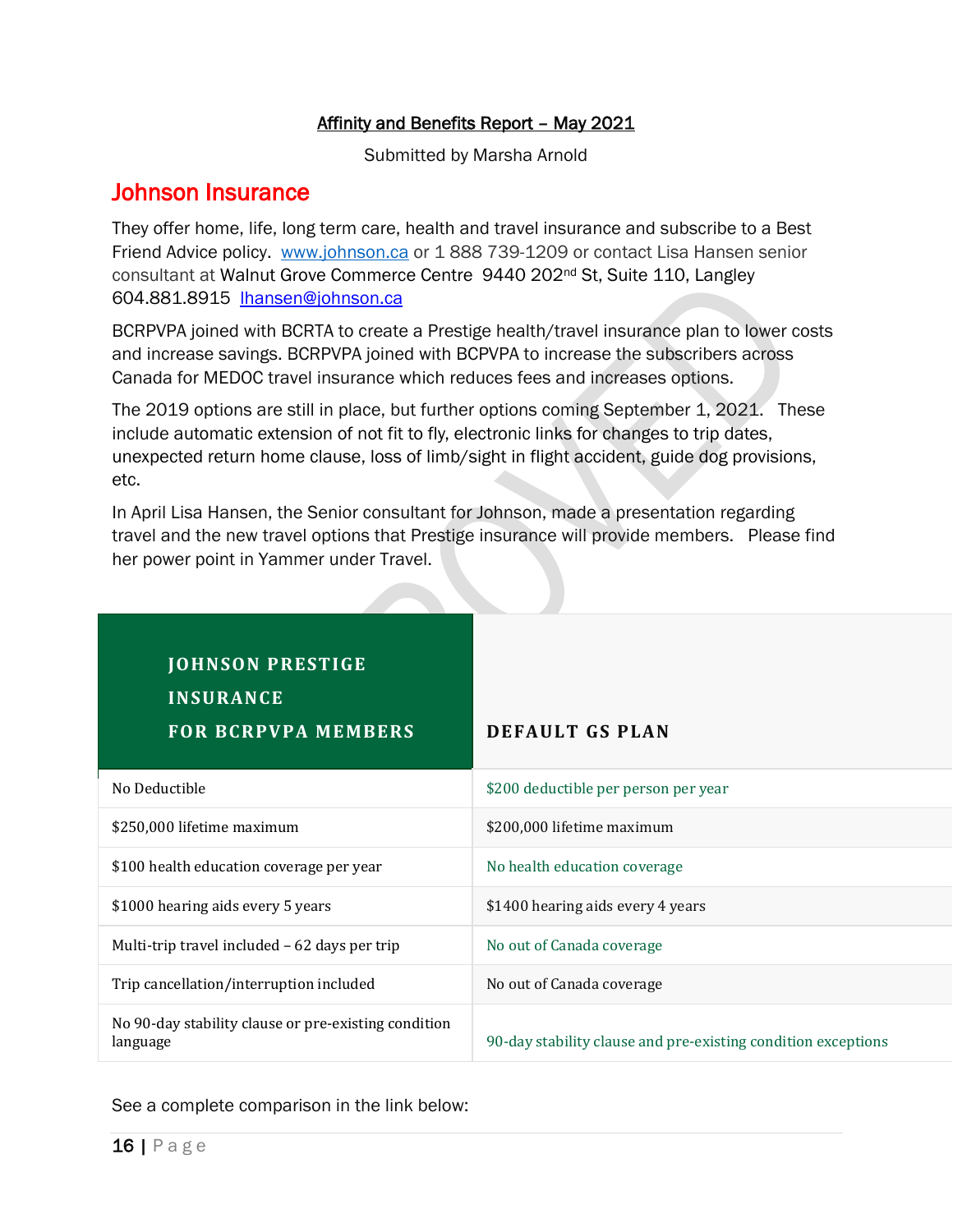# [Comparison-of-TPP-Green-Shield-and-Johnson-September-2019-.pdf \(secureservercdn.net\)](https://secureservercdn.net/166.62.110.232/ag4.cb6.myftpupload.com/wp-content/uploads/2020/06/Comparison-of-TPP-Green-Shield-and-Johnson-September-2019-.pdf)

New Simply Connect - A cellphone provider specifically for seniors, as part of Rogers, Simply Connect has lower costs, targeted packages, and less frills. There are live operators who live in BC and are ready to respond quickly to BC customers. BCRPVPA is working to partner with BCRTA so that we too, can get the discounts of a larger benefit group. More info to follow.

(We have other cell provider discounts through affinity partners Perkopolis and ESM, but these are not designed to specifically service seniors)

# Trip Merchant – [www.tripmerchant.com](http://www.tripmerchant.com/)

# Password: BCRPVPATM18

Tom McLean, director of Trip Merchant, just shared the new platform plans with increased travel options that will be launched in October 2021. More info to follow.

While only BCRPVPA 136 members have signed up for their bi-weekly newsletter we are an active group. Generally, the members aged 61 to 70 are the most travelled. Visits to the Trip Merchant site has not gone down during the pandemic so we are still dreaming and scheming.

From contests to loyalty points, Private /Tailor Made & Group Departures and individual trip builder options, member discounts, private transportation, flash sales, solo travel club, prepaid gratuities, group travel app and much more. This is a terrific option to explore if you are planning a trip in the future.

Three of the BCRPVPA executive are taking a hard look at River Cruising in Europe for summer/fall 2022.

Come join us!

# **Retiree Health Event – Free Acer-cart Webinar**

# A National Seniors' Strategy Could Mean Healthy Aging in Your Own Home

With 40,000 Canadians on waiting lists for Long Term Care, Dr. Sinha will explain how clear policy options exist that would enable ageing in place and the overall sustainability of our health care system. A National Seniors' Strategy Could Mean Healthy Aging in Your Own Home By Dr. Samir Sinha *Director of Geriatrics at Sinai Health System and the University Health Network in Toronto*

# A Powerful Case for Pharmacare

by Dr. Steve Morgan *University of BC's School of Population and Public Health.* A compelling case for why Canada needs a national Pharmacare program, how it would improve our health and save money that could be directed to provide other health needs.

You are invited to a FREE WEBINAR Thursday, June 3 10:00 am Pacific Daylight Time [ACER-CART Retiree Health Event - ACER-CART](https://acer-cart.org/june3event/)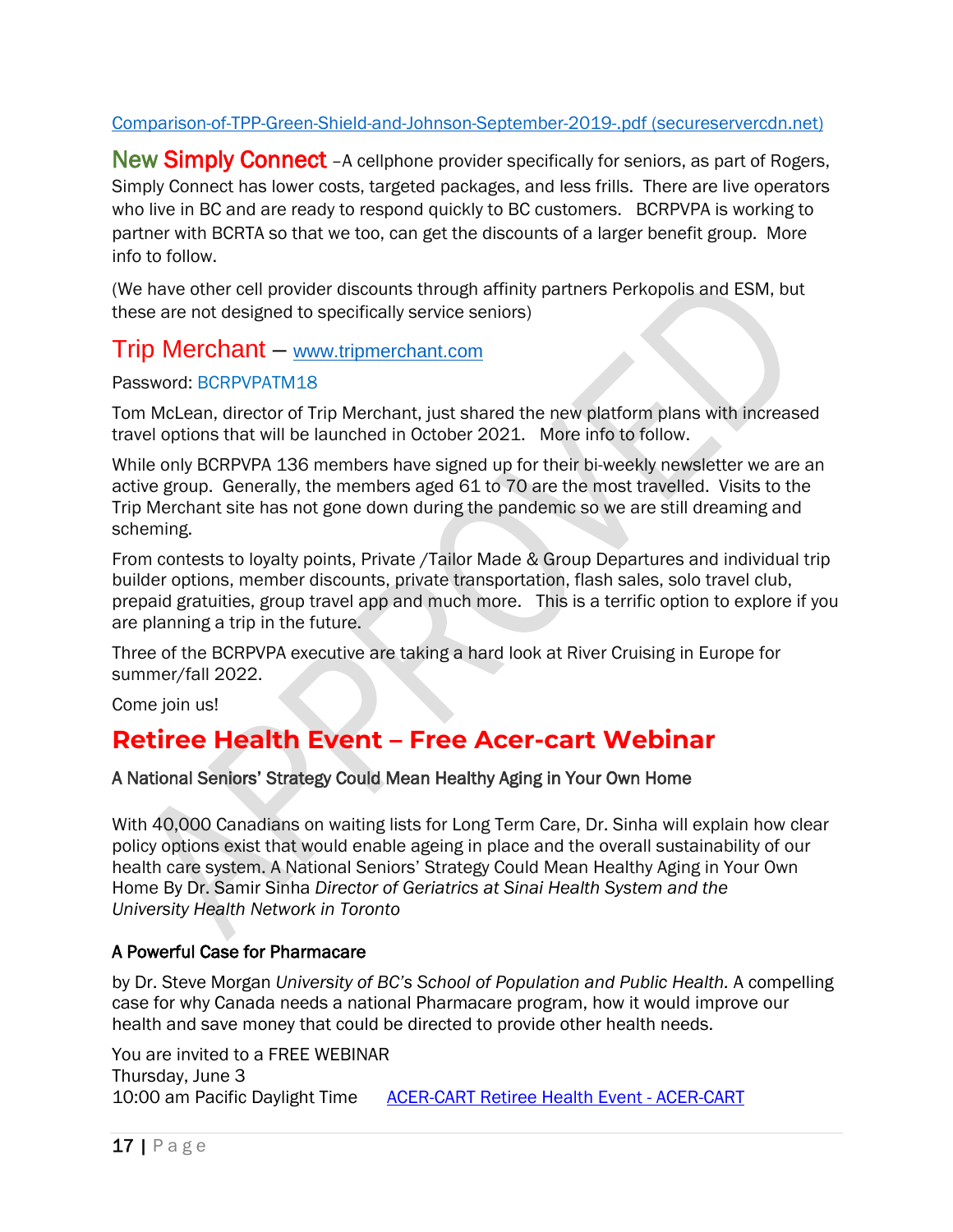# **Speakers Report for AGM May 12, 2021 Executive Meeting**

# **Submitted by Eileen Phillips**

# **Today's Speaker:**

**May 12, 2021** The speaker will be **Sara** Pedlow from the law firm **DLA Piper**. Sara will speak to us on Wills and Estate Planning. This is a topic that many members have asked for so we hope to have an excellent turnout. Sara is volunteering her time in order to be with us.

## **Previous Presentations for the 2020-2021 Year:**

- March 30, 2021 We were fortunate to have **Nikki Domanski** speak to us about the work of the UBC Pharmacists Clinic.
- Jan 20, 2021 The topic was *The Future of Travel* and the speaker was John Goranson from Collette Travel.
- Oct 15, 2020 We had two presentations: Hearing Life by Laurie Van Wyk Travel Insurance by Lisa Hansen and Mark Costales from Johnson's Inc

# **Suggestions for Future Topics and Speakers include:**

- PADS Pacific Assistance Dogs contact Tara [communications@pads.ca](mailto:communications@pads.ca)
- Nikki Domanski from the UBC Pharmacists Clinic has offered to speak again and has suggested the topic *bone health and osteoporosis*.
- COSCO use them as a resource for speakers

If you have a speaker in mind who you think our members would enjoy hearing from, please let us know. Maybe YOU have a hobby or a volunteer position that would be of interest?

**Results of our 2020 Survey** indicated the interests of our members to be as follows:

Health & Wellness (89%) Legal (84%) Arts, Hobbies, Food (80%) Travel/Everything You Need to Know (78%) Volunteer Opportunities (71%)

# **Concluding the 2020-21 Year**

I think we have done an excellent job of attending to these interests via our Speaker Presentations and in the Newsletters. Special thanks to all the executive for contributing ideas and, in particular, to Marsha and Celina for making contact with some speakers, to Gerald for helping the speakers with their ZOOM presentations, and to Celina and Ted for editing the newsletters. It has been a pleasure serving the membership as our Speaker/Presentation person this year.

# 2021 AGM Report of the Looking Forward Committee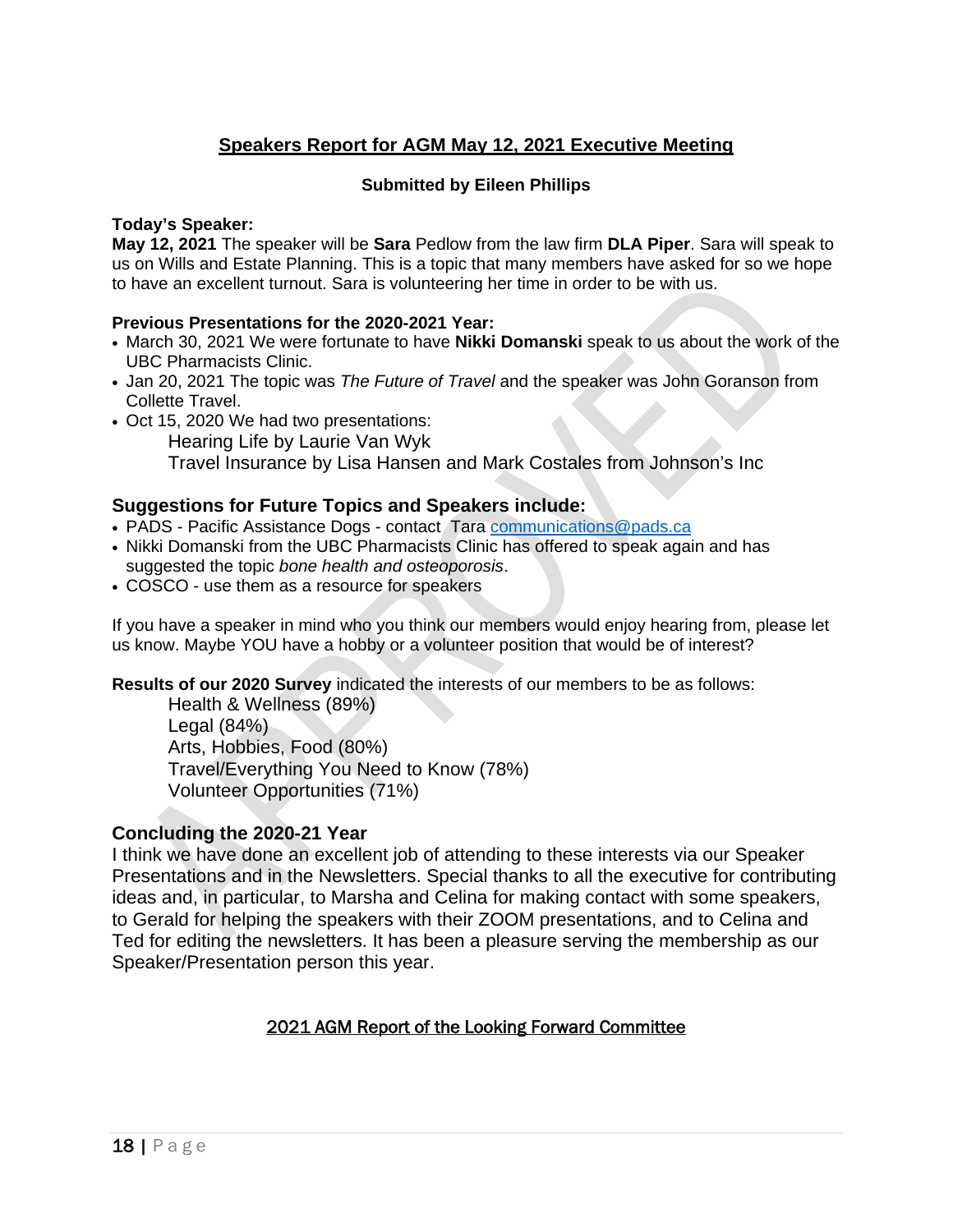In order to know the needs and serve the BCRPVPA membership effectively, a survey was sent to all members in October. It covered the following areas:

- topics/speakers for meetings
- the newsletter
- the use of Zoom for meetings
- the website
- affinity benefits

The results of this survey enabled the executive to plan for the coming two years to ensure that the wishes of the membership will be followed.

In December, three surveys were completed by all executive members covering the areas of:

- communication practices
- meeting protocols
- succession.

Using this information, the BCRPVPA executive examined current practices and procedures of the BCRPVPA. The Executive felt it important to review both the Constitution (adopted October 24, 1997, revised May 2007, and reviewed March 2015) and the Bylaws (adopted January 20, 1998, revised May 2007, and revised March 2015) and consequently some Bylaw changes were approved by the executive and must now be approved by the general membership.

The 2015 version of the constitution and bylaws may be found on the BCRPVPA website [bcrpvpa.ca](http://www.bcrpvpa.ca/) Following are the recommended changes from the 2015 version with respect to additions or new wording (as shown in red font):

Bylaws: Duties of the Executive Committee

10.2 Duties of the Executive Committee

The President shall:

g) chair the Communication Committee,

h) meet with the BCPVPA regarding Mentoring partnership.

The Secretary shall:

a) follow Robert's Rules of Order and maintain a record of the minutes of all meetings.

The Vice-President shall:

d) chair the Member Services Committee with special responsibility for the areas of Membership and Sunshine.

The Past President shall:

c) contact and arrange speakers for all General Meetings, upon the direction of the Executive Committee.

The Members-at-Large shall:

a) serve and assume various responsibilities within the Communications Committee and/or the Member Services Committee to assist the executive committee. Areas of responsibility of the Communication Committee include Technology, Website, Newsletters, Yammer, Mail-Outs,